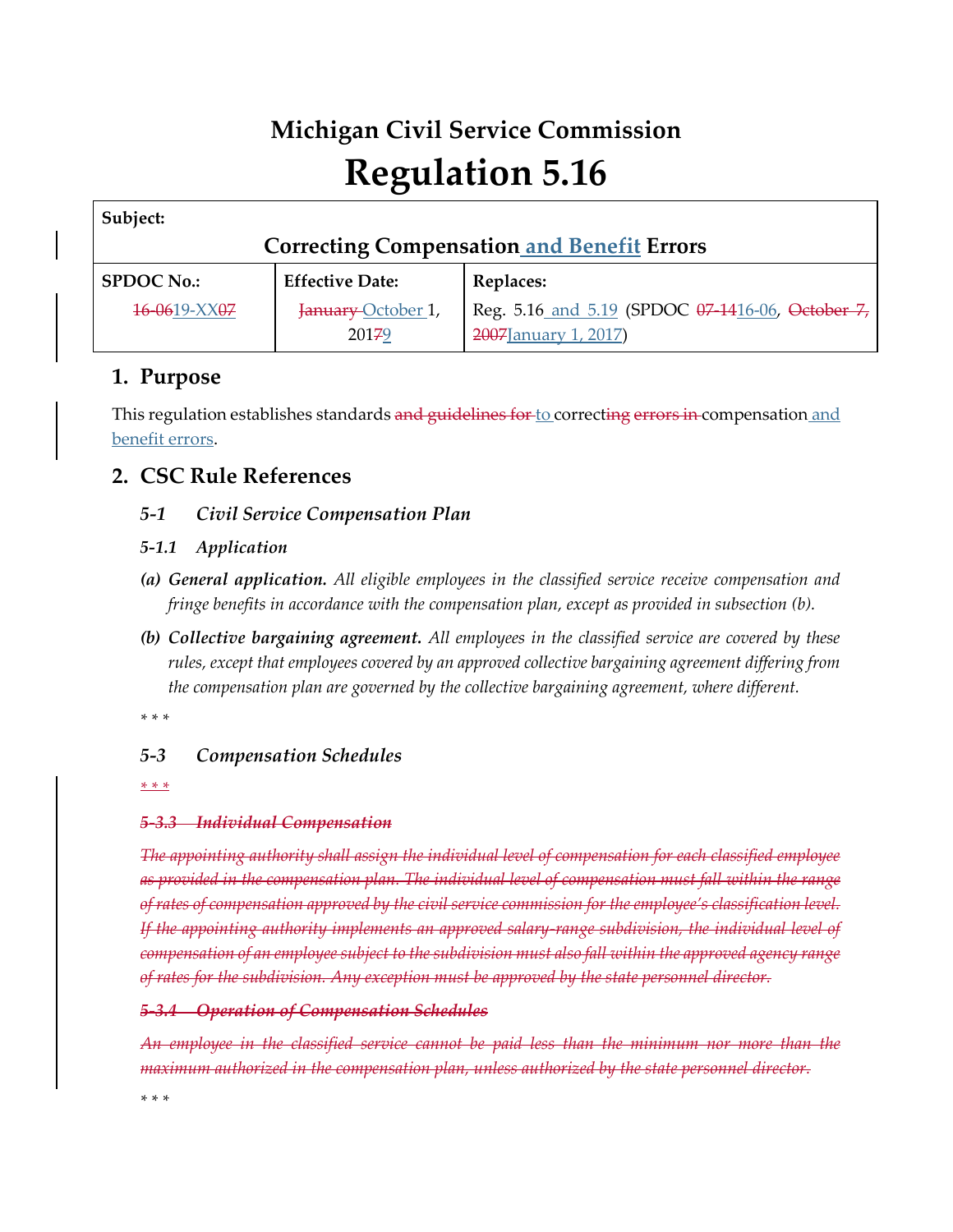# *5-3.9 Approval and Disapproval of Disbursements for the Classified Payroll* January October 1,<br>
20179 Regulation 5.16: Correcting Compensation and Benefit Errors Page 2 of 7<br>
5-3.9 Approval and Disapproval of Disbursements for the Classified Pauroll

*The state personnel director shall certify each payroll for the classified service. Payroll certification is based on computerized payroll system edits of payroll calculations and personnel transactions and the audit of personnel transactions for compliance with civil service rules and regulations. The director shall establish edit requirements and audit procedures. The director may delete from the payroll any item that cannot be certified under this rule and shall give notice of the action, together with the reason for the action, to the appointing authority concerned.*

*\* \* \** 

*5-11 Group Insurance Plans*

*5-11.1 Types of Group Insurance Plans*

*\* \* \**

*(e) Administration. The state personnel director is responsible for implementing and administering the group insurance plans approved by the civil service commission.*

*\* \* \**

# **3. Definitions**

#### **A. CSC Rule Definitions.**

- *1. Compensation plan means the civil service rules and regulations (including pay schedules) for administration of pay in the classified service.*
- *2. Group insurance benefits means eligibility, enrollments, premiums, coverages, exclusions, costs, reimbursements, payments, copayments, deductibles, coordination of benefits, or other benefits authorized under the group insurance plans.*

#### **B. Definitions in This Regulation.**

- 1. **Benefits** means (1) group insurance benefits and (2) eligibility, enrollments, coverages, exclusions, costs, reimbursements, payments, deductibles, or other benefits authorized under a qualified pretax plan.
- 2. **Group insurance plans** means all the following:
	- a. The group insurance plans authorized in the compensation plan for employee health, dental, vision, disability, and life.
	- b. COBRA and other insurance continuation programs authorized by law or the compensation plan.
- 3. **Excess benefit costs** means benefit costs incurred by the state on behalf of an employee or dependent that are not authorized under any group insurance plan or qualified pretax plan.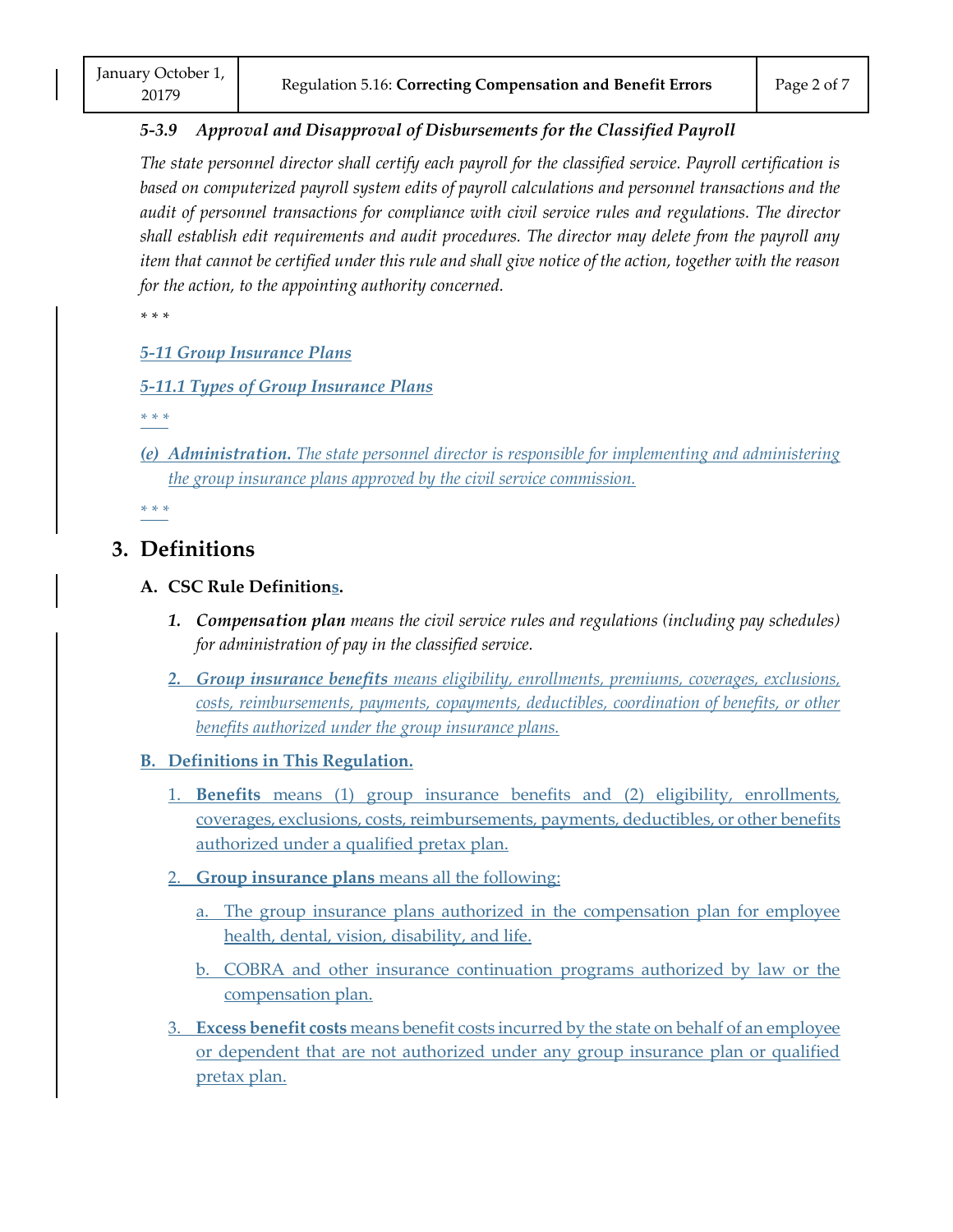- 4. **Excess costs** means (a) excess benefit costs or (b) an overpayment.
- 5. **Improper reimbursement** means a reimbursement under a qualified pretax plan that is not authorized under applicable law or properly documented by the employee.
- 6. **Overpayment** means a payment to an employee that is not authorized by the compensation plan.
- 7. **Qualified pretax plan** means health-care and dependent-care flexible spending accounts and qualified transportation fringe benefits reimbursement plans authorized by law and the commission.

### **4. Standards**

#### **A. Requirements.**

- 1. **Authorized.** All employee compensation and benefits must be authorized by and administered in accordance with the compensation plan and any applicable collective bargaining agreement, state contract with a third-party administrator, and applicable law.
- 2. **Eligibility for Insurance Benefits.** An employee may be required to document or verify the eligibility of the employee or a dependent for group insurance benefits before or anytime after enrollment. Civil Service shall deny or cancel a benefit if the employee cannot document and verify eligibility to its satisfaction. Civil Service must give the employee at least 14 days' written notice before cancelling the benefit. verify the<br>before or a<br>employee<br>give the en<br>23. **Review, a**<br>correction
- 23. **Review, aAudit, and correction.** All compensation is subject to review, audit, and correction by the appointing authority and Civil Service. All benefits are subject to audit and correction by Civil Service. <u>3</u>. <del>Keview, a</del><u>/</u>
- 34. **Report errors.**
	- a. An eEmployees is required toshall report all errors in the administration of the compensation plan to the employee's appointing authority or Civil Service.
	- b. Appointing authorities and employees shall report all benefit errors to the Employee Benefits Division.
- 45. **Correction required.** Any compensation and benefit errors, including overpayment and underpayment, shall-must be corrected as provided in this regulation.
- 56. **Withholding.** All payments to employees to correct errors are subject to withholding as required by law.
- 67. **Prospective recovery and repayments.** Except where retroactive recovery or payment is expressly authorized, compensation and benefit errors are only corrected prospectively-only, beginning the first day of the pay period in which-when the appointing authority or Civil Service learned of the error.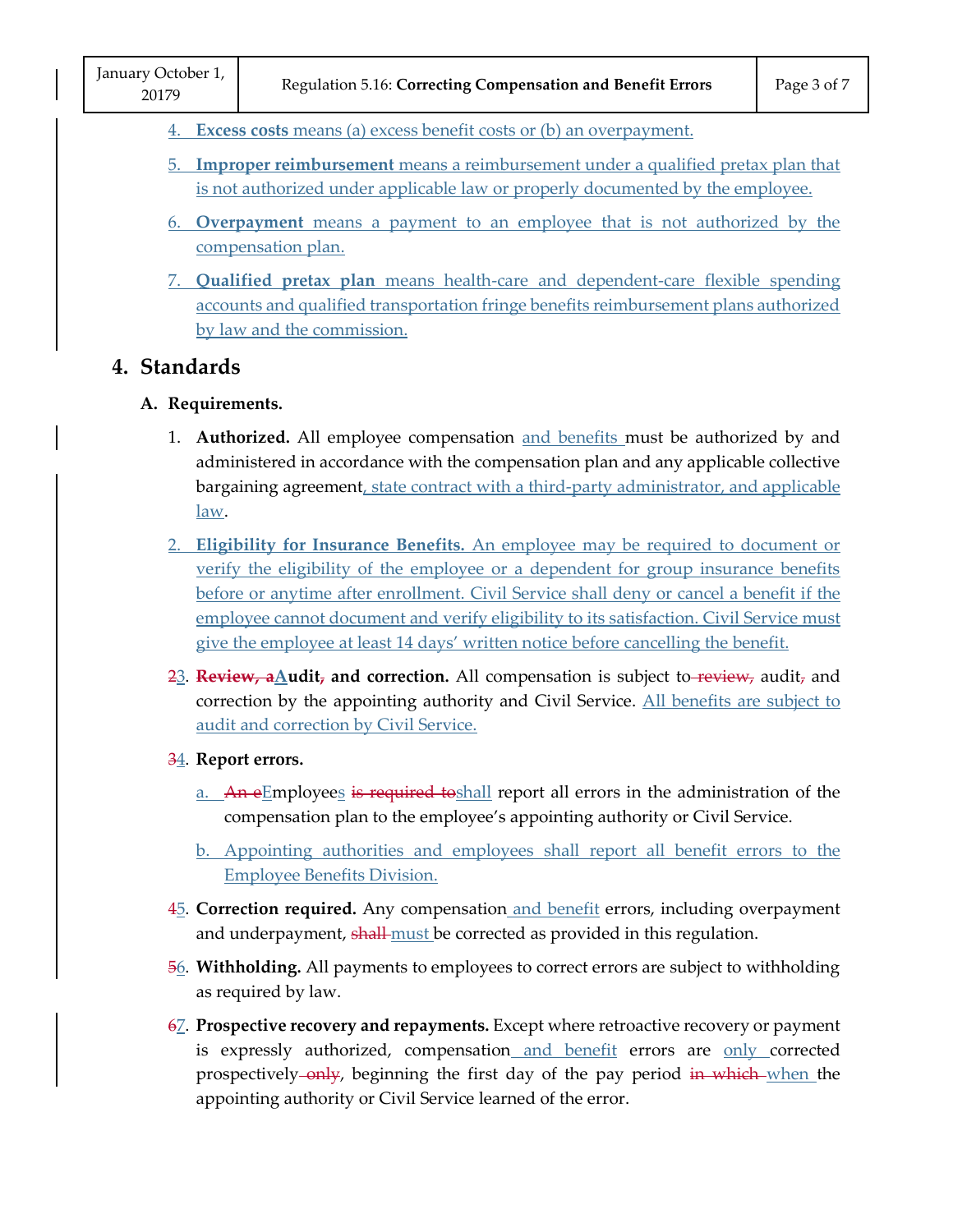78. **Document retention.** The appointing authority must shall retain documentation records of any overpayment, underpayment, and collection efforts for  $3$ three years. January October 1,<br>
20179 Regulation 5.16: Correcting Compensation and Benefit Errors Page 4 of 7<br>
28. Document retention. The appointing authority <del>must</del>-shall retain <del>documentation</del>

#### **B. OverpaymentsExcess Costs.**

- 1. **Recovery required.**
	- a. If an employee is overpaid, the appointing authority or Civil Service shall recover the amount of overpayment overpayment from the employee, as provided in this regulation.
	- b. If the state incurs excess benefit costs, Civil Service shall recover the excess costs from the employee as provided in this regulation.
- 2. **Limits of employee liability.** If an employee is overpaid, the employee is liable to repay the amount of the overpayment, as follows:
- a. **No fraud; limit on recovery from employee.** If an employee is overpaidthe state incurs excess costs for reasons other than fraud or misrepresentation by the employee, the employee must repay the amount of the overpayment excess costs incurred or paid by the statereceived during the 26 biweekly pay periods before the pay period in which when the appointing authority or Civil Service learned of the overpayment excess costs.
- 3. b. **Fraud; no limit on recovery from employee.** If the state an employee is overpaidincurs excess costs as the result of fraud or misrepresentation by the employee, the employee must repay the entire amount of the <del>overpayment</del>excess  $costs$ . In addition,  $(1)$  the employee may be disciplined, up to and including dismissal, and  $(2)$ -the matter may be referred to the Aattorney Ggeneral, Sstate Ppolice, or local law enforcement authorities for a criminal investigation and to the Attorney General for civil action.
- 34. **Repayment Procedures.** An employee must repay any overpayment excess costs in one of the following ways:
	- a. **Voluntary repayment agreement.** An employee obligated to make repayments may agree in writing to a repayment schedule. A voluntary agreement to repay excess benefit costs is only effective if accepted by Civil Service. A voluntary agreement to repay an overpayment is only effective if acceptabled toby the appointing authority. Repayment is shall be by voluntary deduction from the employee's biweekly wages. All repayment must be collected made within one ealendar-year after the date of the agreement.
	- b. **Involuntary payroll deduction.** If an employee obligated to make-repayments excess costs does not agree to an accepted repayment schedule-acceptable to the appointing authority, the amount of the overpayment may be is deducted from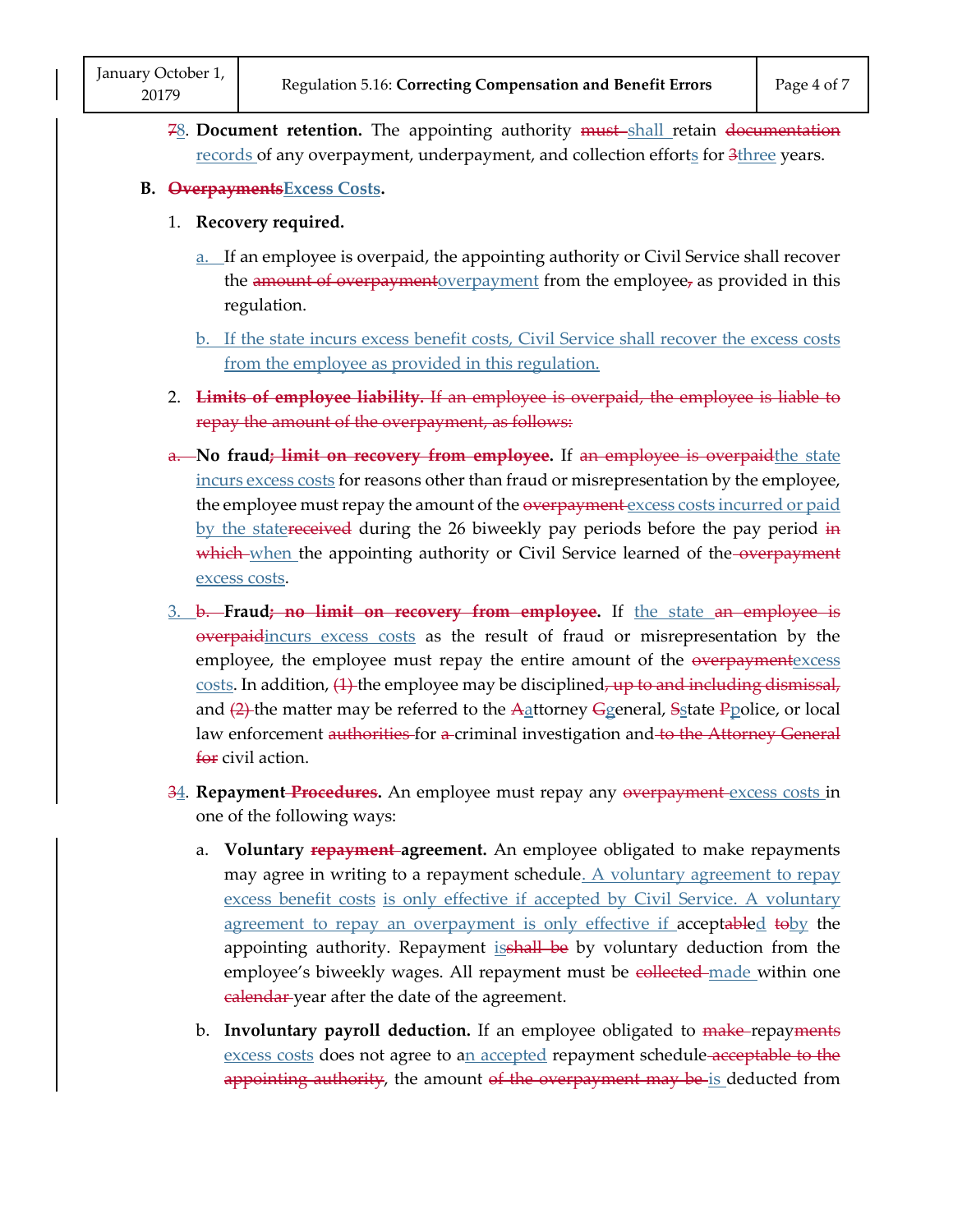the employee's biweekly wages without the employee's consent, subject to the following limitations: January October 1,<br>
20179 Regulation 5.16: Correcting Compensation and Benefit Errors Page 5 of 7<br>
the employee's biweekly wages without the employee's consent, subject to the

- (1) The employee must be given advance written notice of the deductions.
- (2) The biweekly deduction cannot exceed  $15\%$ -percent of gross wages earned in the pay period in which the deduction is made.
- (3) The deduction is made after all deductions expressly permitted or required by law or  $\alpha$ -collective bargaining agreement and before any net amount of the employee's wages is paid or electronically deposited.
- (4) The deduction does cannot reduce the employee's regularly scheduled gross wages otherwise due the employee below the minimum wage required byment in federal law.
- 4c. **Waiver.** If it is not cost effective to recover-overcompensation, Civil Service may waive recovery of excess benefit costs or authorize the an appointing authority to waive recovery of an overpayment.
- 5. **Separated Eemployee left state service.** If an overcompensated employee has left the classified service, the appointing authority or Civil Service should may take any steps practicable to recover the overcompensationexcess costs.
- **C. Improper Reimbursements.**
	- 1. **Recovery.** If an employee receives an improper reimbursement from a qualified pretax plan, Civil Service shall recover the amount of the reimbursement from the employee.
	- 2. **Repayment.**
		- a. **Voluntary agreement.** An employee obligated to repay an improper reimbursement may agree in writing to a repayment schedule acceptable to Civil Service. Repayment is by voluntary deduction from the employee's biweekly wages or by lump-sum payment. All repayment must be collected within one year after the date of the agreement.
		- b. **Involuntary payroll deduction.** If an employee obligated to repay does not agree to an accepted repayment schedule, Civil Service may deduct the amount of the reimbursement from the employee's biweekly wages without the employee's consent, subject to the limitations in § 4.B.4.b.
	- 3. **Adjustments.** Civil Service shall make any necessary adjustments in the employee's tax-withholding accounts.
	- 4. **Retroactive recovery.** Civil Service may require repayment of any improper reimbursement if discovered up to 26 pay periods after the later of the end of the tax year and the last date to submit requests for reimbursements.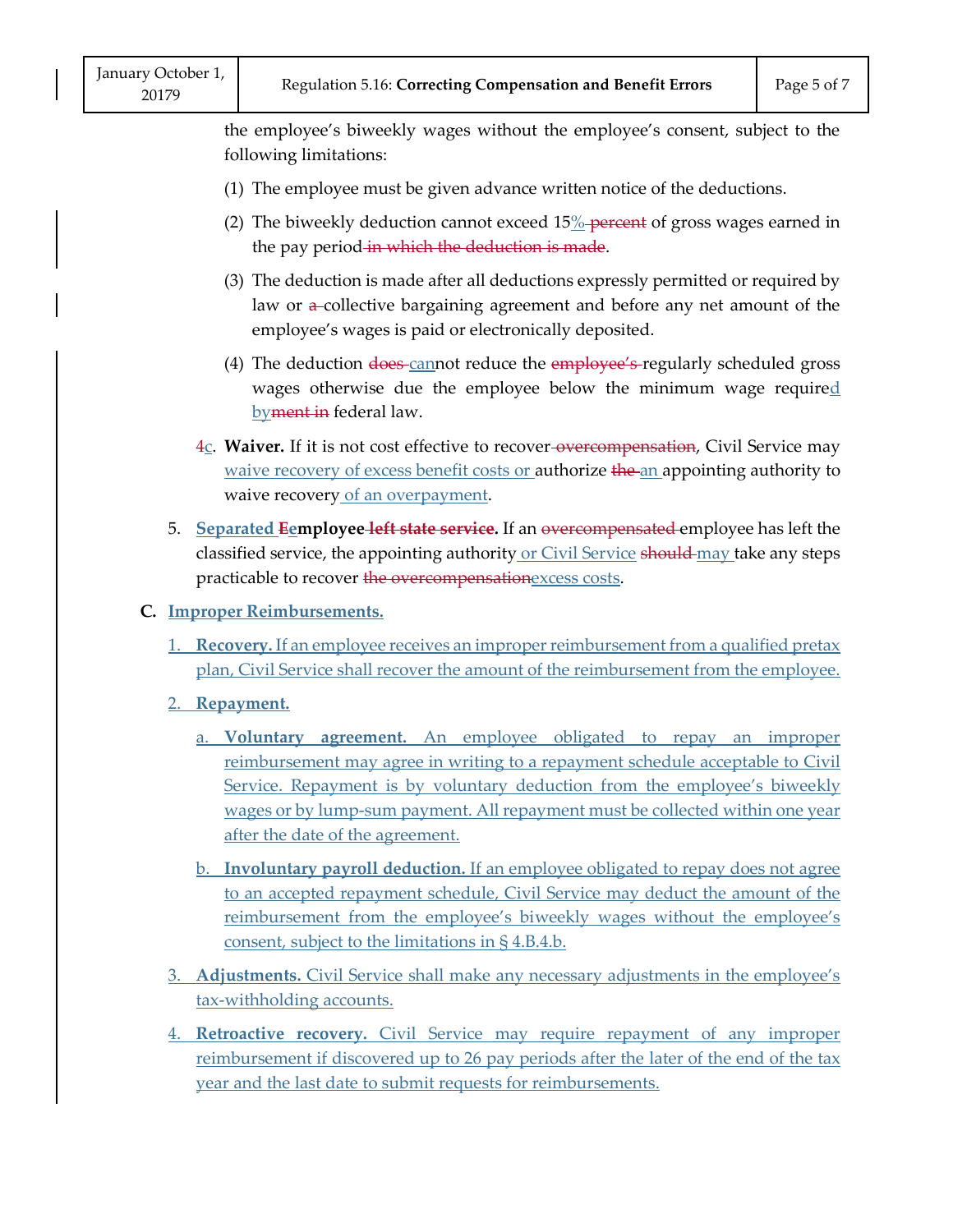#### **D. Underpayments and Unpaid Benefits**.

- 1. **Underpayments**
	- a. **Payment required.** If an employee is underpaid under the compensation plan, the appointing authority must pay the employee the amount underpaid as provided in this regulation.
	- 2. **Limit on retroactivity.**b. An employee is entitled to retroactive payment of any underpayment for up to 26 biweekly pay periods before the date the appointing authority or Civil Service learned of the underpayment. Retroactive payment of undercompensation beyond 26 biweekly pay periods is not permitted.
	- 3. Payment schedule.<sub>C.</sub> The An employee shall be is paid the total authorized amount of the an underpayment in a single payment within 4four pay periods after the underpayment was-its discoveryed. The employee and the appointing authority may agree in writing to a different payment schedule. **Example 15 an employee is entitled to retroativity.**<br>
	Let underpayment for up to 26 biweekly pay periods bef<br>
	inting authority or Civil Service learned of the underpay-<br>
	nent of undercompensation-beyond 26 biweekly pay pe

#### 2. **Unpaid Benefits**

- a. Civil Service shall reimburse an employee for any unpaid benefit if all the following occur:
	- (1) The employee or a dependent is denied an eligible group insurance benefit.
	- (2) The denial was the direct result of an error over a group insurance benefit by an authorized state employee or plan administrator.
	- (3) The employee (a) incurred or paid direct health, dental, or vision care costs that, but for the error, the state would have paid or reimbursed or (b) was not properly reimbursed for eligible expenses under a health- or dependent-care spending account.
- b. Payments to an employee for eligible unpaid benefits are limited as follows:
	- (1) Payments cannot exceed the actual dollar amount necessarily paid by the employee or (b) the amount of eligible group insurance benefits improperly denied the employee solely as a result of the error by an authorized state employee or plan administrator. No payment is authorized for collateral, consequential, incidental, speculative, prospective, or other costs or damages claimed by the employee that are not covered eligible expenses. For example, if an employee is denied health coverage as a result of an error, makes different healthcare choices, and incurs additional uninsured costs for travel, inconvenience, pain and suffering, lost income, leave credits, or additional healthcare costs, such collateral or consequential costs are not payable. The employee may recover only actual costs incurred that, but for the error, would have been covered benefits.